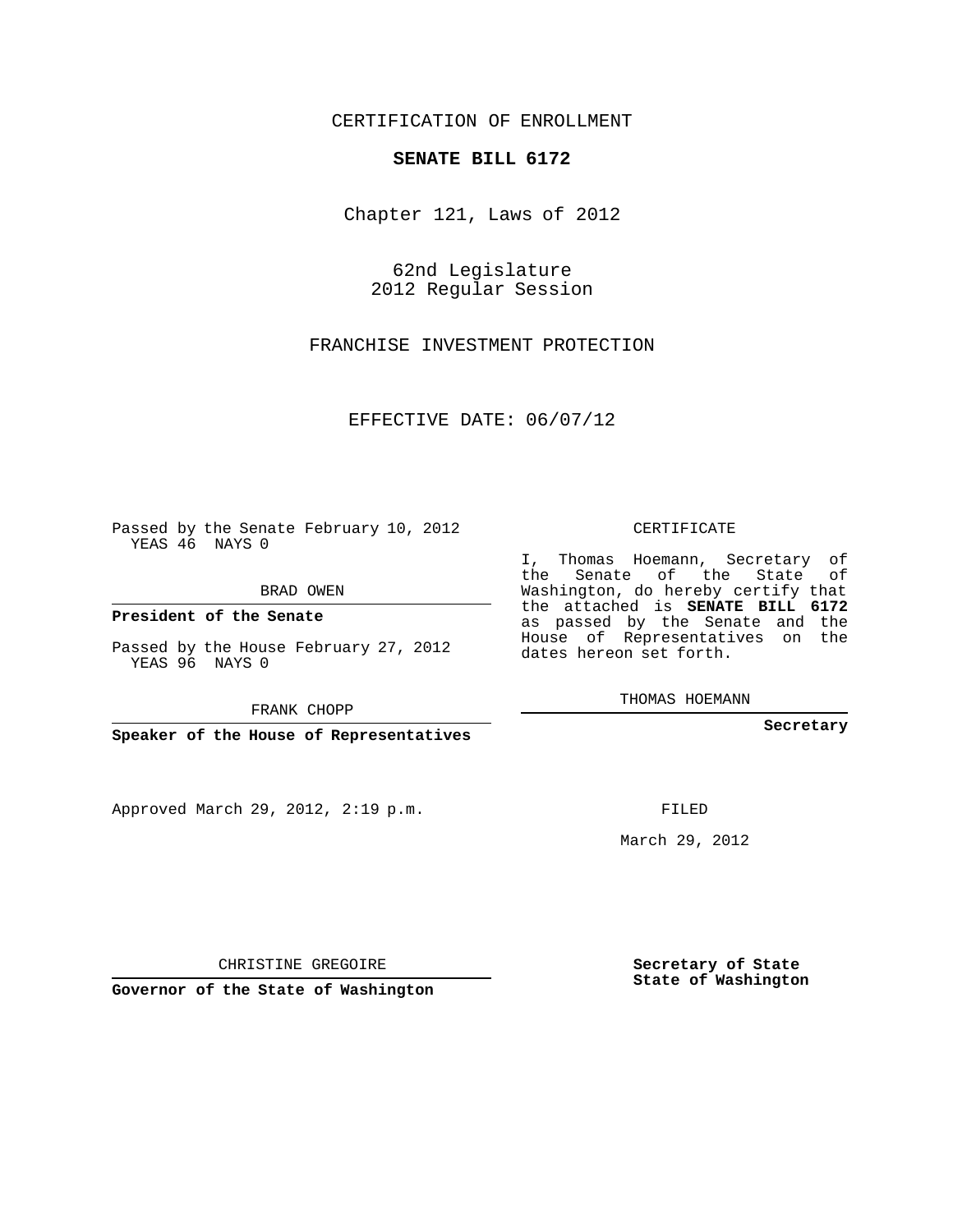## **SENATE BILL 6172** \_\_\_\_\_\_\_\_\_\_\_\_\_\_\_\_\_\_\_\_\_\_\_\_\_\_\_\_\_\_\_\_\_\_\_\_\_\_\_\_\_\_\_\_\_

\_\_\_\_\_\_\_\_\_\_\_\_\_\_\_\_\_\_\_\_\_\_\_\_\_\_\_\_\_\_\_\_\_\_\_\_\_\_\_\_\_\_\_\_\_

Passed Legislature - 2012 Regular Session

**State of Washington 62nd Legislature 2012 Regular Session**

**By** Senators Benton, Hobbs, Prentice, Keiser, Fain, and Chase; by request of Department of Financial Institutions

Read first time 01/13/12. Referred to Committee on Financial Institutions, Housing & Insurance.

 AN ACT Relating to franchise investment protection; and amending RCW 19.100.010, 19.100.020, 19.100.030, 19.100.040, 19.100.070, 19.100.080, 19.100.090, 19.100.184, 19.100.130, and 19.100.248.

BE IT ENACTED BY THE LEGISLATURE OF THE STATE OF WASHINGTON:

 **Sec. 1.** RCW 19.100.010 and 1994 c 92 s 3 are each amended to read as follows:

When used in this chapter, unless the context otherwise requires:

 (1) "Advertisement" means any written or printed communication or any communication by means of recorded telephone messages or spoken on radio, television, or similar communication media published in connection with an offer or sale of a franchise.

 (2) "Affiliate" means a person controlling, controlled by, or under common control with another person, every officer or director of such person, and every person occupying a similar status or performing similar functions.

(3) "Director" means the director of financial institutions.

(4) "Franchise" means:

(a) An agreement, express or implied, oral or written, by which: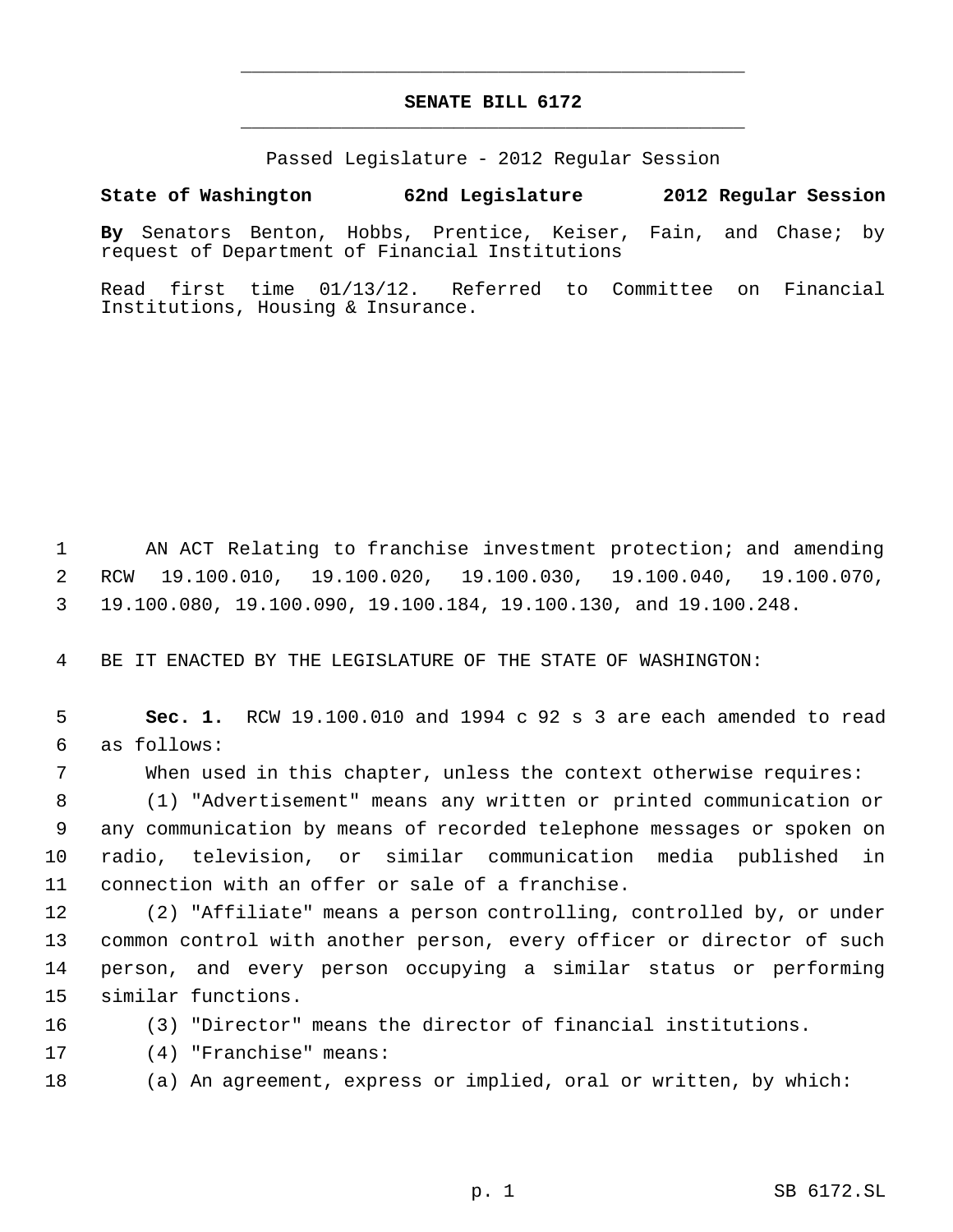(i) A person is granted the right to engage in the business of offering, selling, or distributing goods or services under a marketing plan prescribed or suggested in substantial part by the grantor or its affiliate;

 (ii) The operation of the business is substantially associated with a trademark, service mark, trade name, advertising, or other commercial symbol designating, owned by, or licensed by the grantor or its affiliate; and

 (iii) The person pays, agrees to pay, or is required to pay, directly or indirectly, a franchise fee.

 (b) The following shall not be construed as a franchise within the meaning of this chapter:

 (i) The payment of a reasonable service charge to the issuer of a credit card by an establishment accepting or honoring such credit card or any transaction relating to a bank credit card plan;

 (ii) Actions or transactions otherwise permitted, prohibited or regulated under laws administered by the insurance commissioner of this state;

 (iii) Any motor vehicle dealer franchise subject to the provisions of chapter 46.70 RCW.

 (5) "Marketing plan" means a plan or system concerning an aspect of conducting business. A marketing plan may include one or more of the following:

 (a) Price specifications, special pricing systems or discount plans;

(b) Sales or display equipment or merchandising devices;

(c) Sales techniques;

 (d) Promotional or advertising materials or cooperative advertising;

 (e) Training regarding the promotion, operation, or management of the business; or

 (f) Operational, managerial, technical, or financial guidelines or assistance.

 (6) "Bank credit card plan" means a credit card plan in which the issuer of credit cards is a national bank, state bank, trust company or any other banking institution subject to the supervision of the director of financial institutions of this state or any parent or subsidiary of such bank.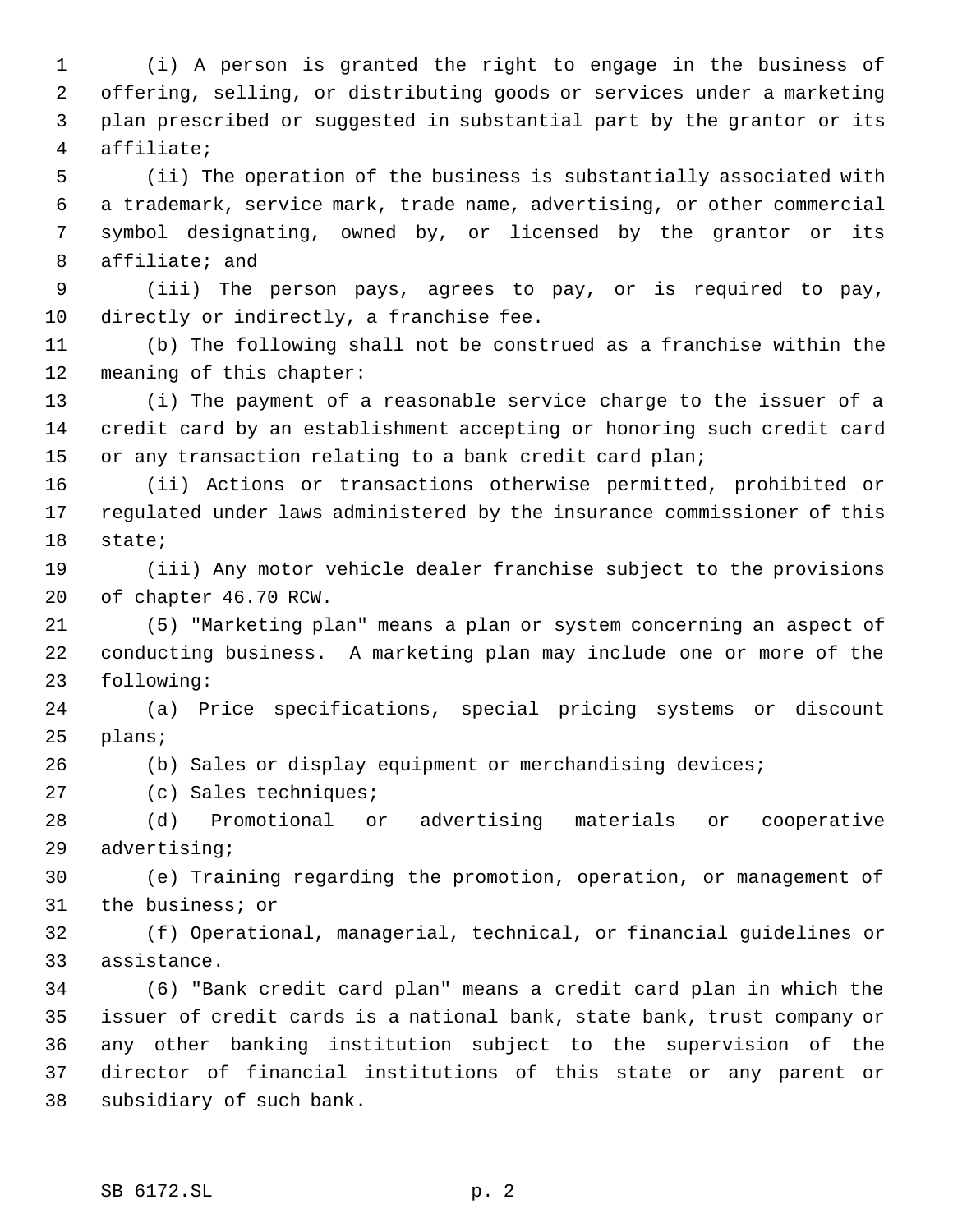(7) "Franchisee" means a person to whom a franchise is offered or granted.

 (8) "Franchisor" means a person who grants a franchise to another person.

 (9) "Subfranchise" means an agreement, express or implied, oral or written, by which a person pays or agrees to pay, directly or indirectly, a franchisor or affiliate for the right to grant, sell or negotiate the sale of a franchise.

 (10) "Subfranchisor" means a person to whom a subfranchise is granted.

 (11) "Franchise broker" means a person who directly or indirectly engages in the business of the offer or sale of franchises. The term does not include a franchisor, subfranchisor, or their officers, directors, or employees.

 (12) "Franchise fee" means any fee or charge that a franchisee or subfranchisor is required to pay or agrees to pay for the right to enter into a business or to continue a business under a franchise agreement, including, but not limited to, the payment either in lump sum or by installments of an initial capital investment fee, any fee or charges based upon a percentage of gross or net sales whether or not referred to as royalty fees, any payment for the mandatory purchase of goods or services or any payment for goods or services available only from the franchisor, or any training fees or training school fees or charges; however, the following shall not be considered payment of a franchise fee: (a) the purchase or agreement to purchase goods at a bona fide wholesale price; (b) the purchase or agreement to purchase goods by consignment; if, and only if the proceeds remitted by the franchisee from any such sale shall reflect only the bona fide wholesale price of such goods; (c) a bona fide loan to the franchisee from the franchisor; (d) the purchase or agreement to purchase goods at a bona fide retail price subject to a bona fide commission or compensation plan that in substance reflects only a bona fide wholesale transaction; (e) the purchase or lease or agreement to purchase or lease supplies or fixtures necessary to enter into the business or to continue the business under the franchise agreement at their fair market or rental value; (f) the purchase or lease or agreement to purchase or lease real property necessary to enter into the business or to continue the business under the franchise agreement at the fair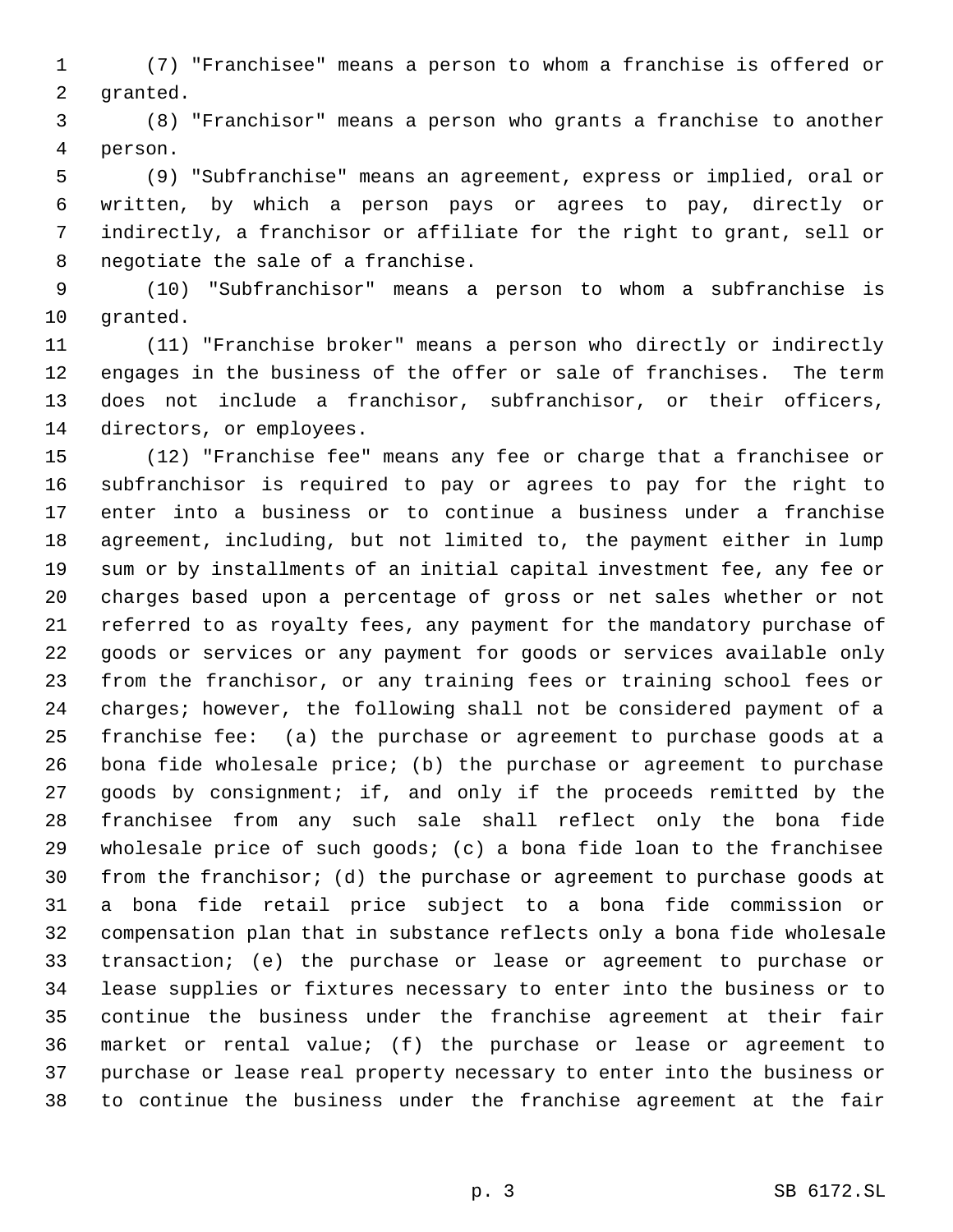market or rental value; (g) amounts paid for trading stamps redeemable in cash only; (h) amounts paid for trading stamps to be used as incentives only and not to be used in, with, or for the sale of any goods.

 (13) "Person" means a natural person, corporation, partnership, trust, or other entity and in the case of an entity, it shall include any other entity which has a majority interest in such an entity or effectively controls such other entity as well as the individual officers, directors, and other persons in act of control of the activities of each such entity.

 (14) "Publish" means publicly to issue or circulate by newspaper, mail, radio, or television or otherwise to disseminate to the public.

 (15) "Sale" or "sell" includes every contract of sale, contract to sell, or disposition of a franchise.

 (16) "Offer" or "offer to sell" includes every attempt or offer to dispose of or solicitation of an offer to buy a franchise or an interest in a franchise.

 (17) "File," "filed," or "filing," except in the phrase "filed with and subject to the approval of the superior court," means the receipt 20 under this chapter of a record by the director or a designee of the director.

 (18) "Record" means information that is inscribed on a tangible 23 medium or that is stored in an electronic or other medium and is 24 retrievable in perceivable form.

 (19) "Prospective franchisee" means any person, including any 26 agent, representative, or employee, who approaches or is approached by a franchise seller to discuss the possible establishment of a franchise 28 relationship.

 **Sec. 2.** RCW 19.100.020 and 1991 c 226 s 2 are each amended to read as follows:

 (1) It is unlawful for any franchisor or subfranchisor to sell or offer to sell any franchise in this state unless the offer of the franchise has been registered under this chapter or exempted under RCW 19.100.030.

 (2) For the purpose of this section, an offer to sell a franchise is made in this state when: (a) The offer is directed by the offeror into this state from within or outside this state and is received where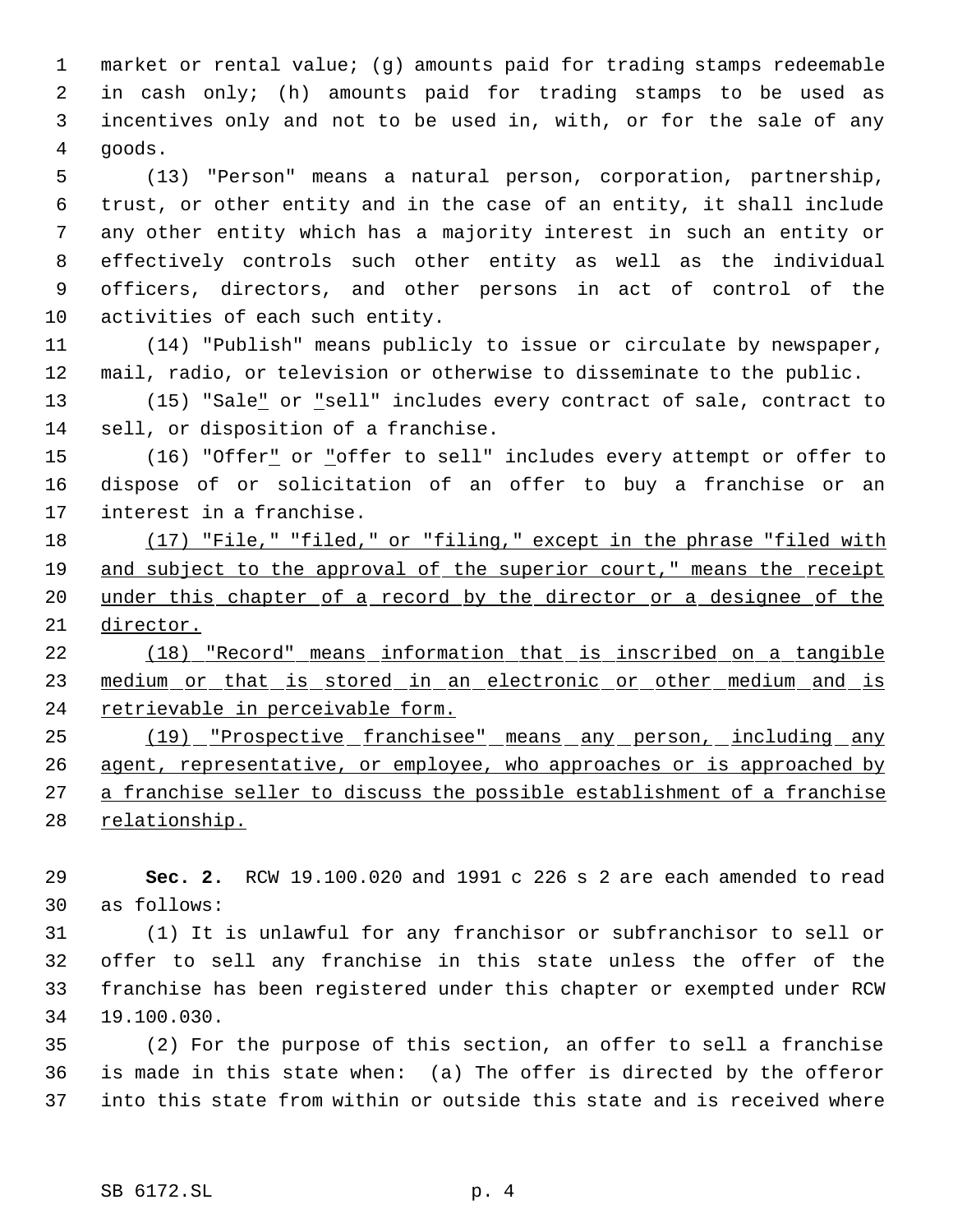it is directed, (b) the offer originates from this state and violates the franchise or business opportunity law of the state or foreign 3 jurisdiction into which it is directed, (c) the ((offeree)) prospective 4 franchisee is a resident of this state, or (d) the franchise business that is the subject of the offer is to be located or operated, wholly or partly, in this state.

 (3) For the purpose of this section, a sale of any franchise is made in this state when: (a) An offer to sell is accepted in this state, (b) an offer originating from this state is accepted and violates the franchise or business opportunity law of the state or foreign jurisdiction in which it is accepted, (c) the purchaser of the franchise is a resident of this state, or (d) the franchise business that is the subject of the sale is to be located or operated, wholly or partly, in this state.

 (4) For the purpose of this section, an offer to sell is not made in this state solely because the offer appears: (a) In a newspaper or other publication of general and regular circulation if the publication has had more than two-thirds of its circulation outside this state during the twelve months before the offer is published, or (b) in a broadcast or transmission originating outside this state.

 **Sec. 3.** RCW 19.100.030 and 1991 c 226 s 3 are each amended to read as follows:

The registration requirements of this chapter shall not apply to:

 (1) The offer or sale or transfer of a franchise by a franchisee who is not an affiliate of the franchisor for the franchisee's own account if the franchisee's entire franchise is sold and the sale is not effected by or through the franchisor. A sale is not effected by or through a franchisor merely because a franchisor has a right to approve or disapprove the sale or requires payment of a reasonable transfer fee. Such right to approve or disapprove the sale shall be exercised in a reasonable manner.

 (2) The offer or sale of a franchise by an executor, administrator, sheriff, marshal, receiver, trustee in bankruptcy, guardian, conservator, or pursuant to a court-approved offer or sale, on behalf of a person other than the franchisor or the estate of the franchisor.

 (3) The offer or sale of a franchise to a bank, savings institution, trust company, insurance company, investment company as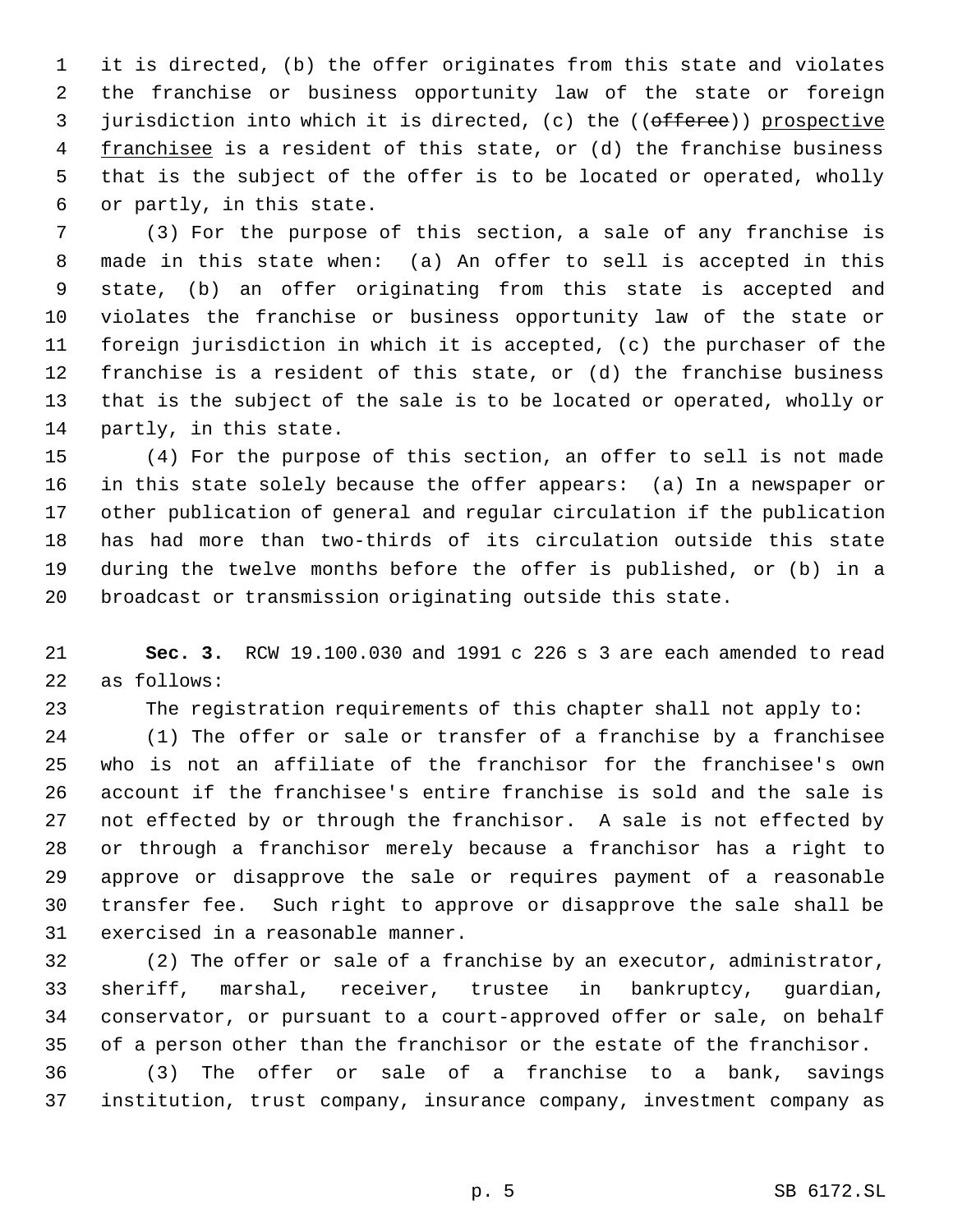defined in the Investment Company Act of 1940, pension or profit sharing trust, or other financial institution or institutional buyer or to a broker dealer where the purchaser is acting for itself or in some fiduciary capacity.

(4) The offer or sale of a franchise by a franchisor:

 (a) Who has delivered in writing to each prospective franchisee, at 7 least ((ten business)) fourteen calendar days prior to the execution by the prospective franchisee of any binding franchise or other agreement, 9 or at least ((ten-business)) fourteen calendar days prior to the 10 receipt of any consideration, whichever occurs first, ((an-offering 11 eircular)) a disclosure document complying with guidelines adopted by rule of the director. The director shall be guided in adopting such a 13 rule by the guidelines for the preparation of the ((Uniform Franchise 14 Offering Circular)) disclosure document adopted by the federal trade 15 commission or the North American Securities Administrators Association, Inc., or its successor, as such guidelines may be revised from time to time; and

(b) Who either:

 (i)(A) Has a net worth on a consolidated basis, according to its most recent audited financial statement, of not less than five million dollars or who has a net worth, according to its most recent audited financial statement, of not less than one million dollars and is at least eighty percent owned by a corporation which has a net worth on a consolidated basis, according to its most recent audited financial statement, of not less than five million dollars; and

 (B) Has had at least twenty-five franchisees conducting business at all times during the five-year period immediately preceding the offer or sale or has conducted business which is the subject of the franchise continuously for not less than five years preceding the offer or sale or if any corporation which owns at least eighty percent of the franchisor, has had at least twenty-five franchisees conducting business at all times during the five-year period immediately preceding the offer or sale or such corporation has conducted business which is the subject of the franchise continuously for not less than five years preceding the offer or sale; and

 (C) Requires an initial investment by the franchisee of more than 37 one hundred thousand dollars; and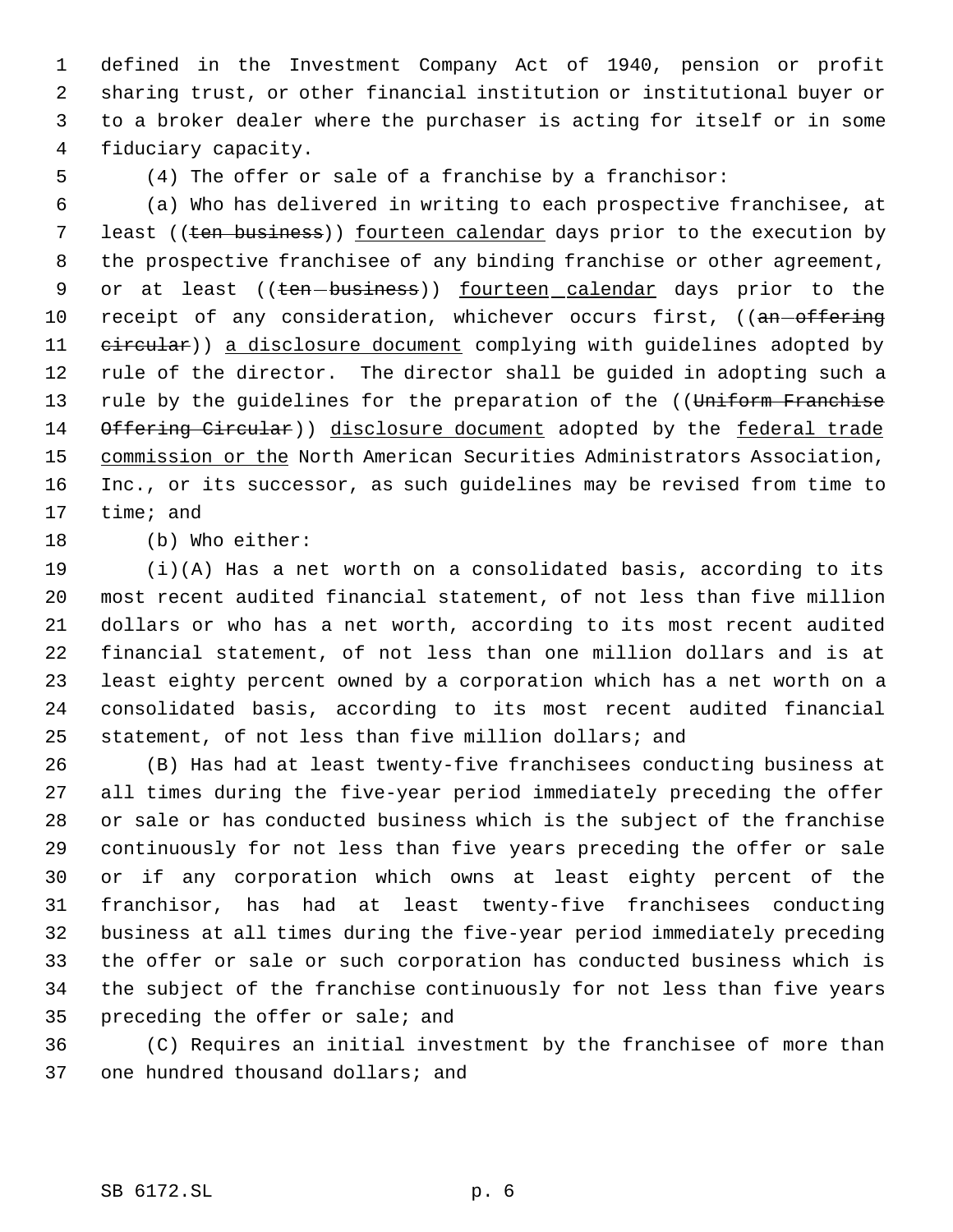(D) Files annually with the director a statement prescribed by rule of the director giving notice of such claim, and pays a filing fee as set forth in RCW 19.100.240; or

 (ii)(A) Has no outstanding franchises granted for businesses located or to be located outside the state of Washington; and

 (B) Has granted and grants no more than three franchises for franchise businesses to be situated within the state of Washington; and

 (C) Does not publish an advertisement or engage in general solicitation for the franchise offering; and

 (D) The buyer is represented or advised in the transaction by independent legal counsel or certified public accountant; or

 (iii) Does not charge a franchise fee, as defined in RCW 19.100.010(12), in excess of five hundred dollars; and

 (c) Who has not been found by a court of competent jurisdiction to have been in violation of this chapter, chapter 19.86 RCW, or any of the various federal statutes dealing with the same or similar matters, within seven years of any sale or offer to sell franchise business under franchise agreement in the state of Washington.

 (5) The offer or sale of a franchise to an accredited investor, as defined by rule adopted by the director. The director shall be guided in adopting such a rule by the rules defining accredited investor promulgated by the federal securities and exchange commission.

 (6) The offer or sale of an additional franchise to an existing franchisee of the franchisor for the franchisee's own account that is substantially the same as the franchise that the franchisee has operated for at least two years at the time of the offer or sale, provided the prior sale to the franchisee was pursuant to a franchise offering that was registered in the state of Washington.

 **Sec. 4.** RCW 19.100.040 and 1991 c 226 s 4 are each amended to read as follows:

 (1) The application for registration of the offer, signed by the franchisor, subfranchisor, or by any person on whose behalf the offering is to be made, must be filed with the director and shall contain:

35 (a) A copy of the franchisor's or subfranchisor's ((offering 36 eircular)) disclosure document which shall be prepared in compliance with guidelines adopted by rule of the director. The director shall be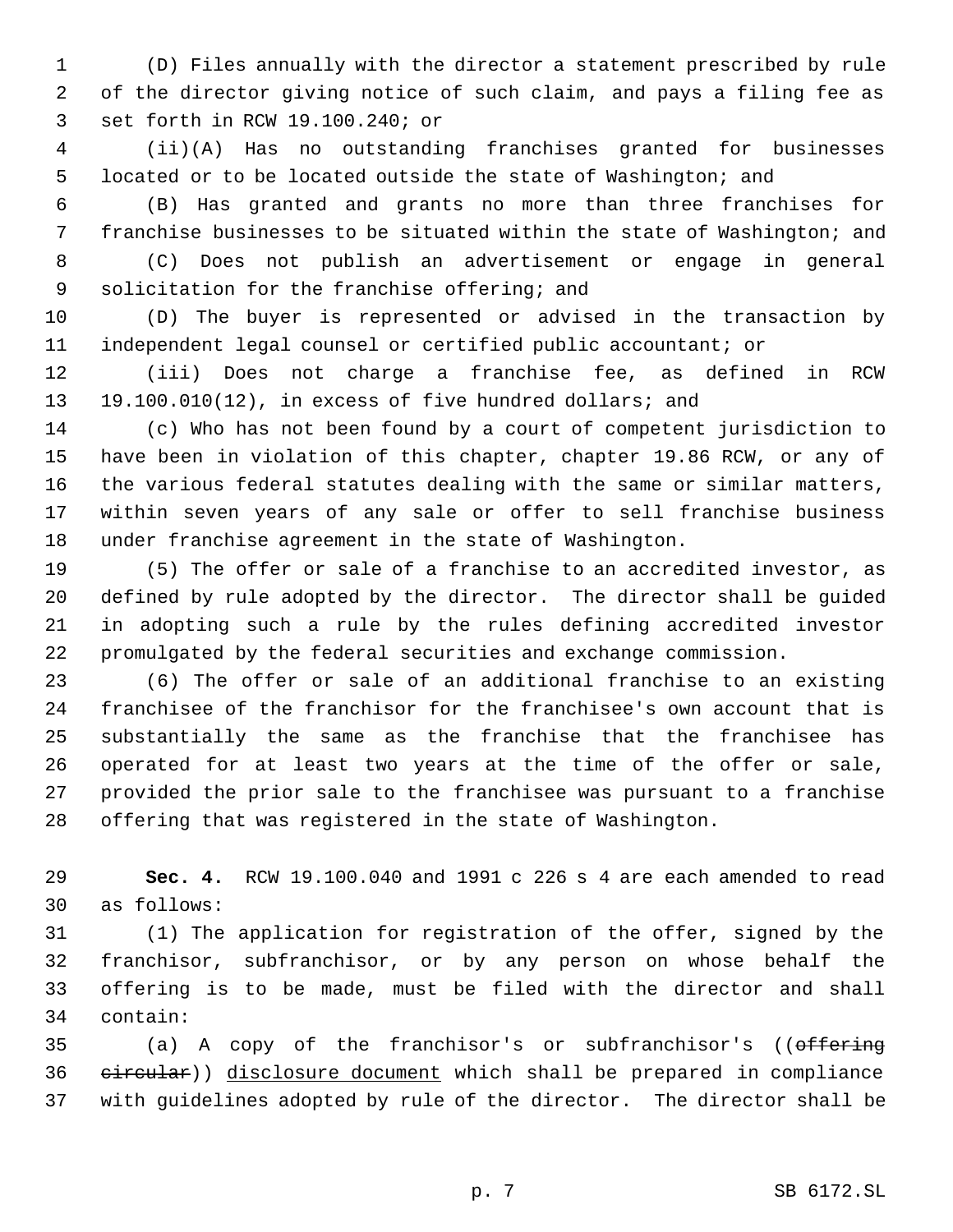guided in adopting such rule by the guidelines for the preparation of 2 the ((Uniform Franchise Offering Circular)) disclosure document adopted 3 by the federal trade commission or the North American Securities Administrators Association, Inc., or its successor, as such guidelines may be revised from time to time;

(b) A copy of all agreements to be proposed to franchisees;

(c) A consent to service of process as required by RCW 19.100.160;

8 (d) The application for registration of a franchise broker, if any;

(e) The applicable filing fee; and

 (f) Such other information as the director determines, by rule or order, to be necessary or appropriate to facilitate the administration of this chapter.

 (2) The director may require the filing of financial statements of the franchisor or subfranchisor audited by an independent certified public accountant and prepared in accordance with generally accepted accounting principles.

 When the person filing the application for registration is a subfranchisor, the application shall also include the same information concerning the subfranchisor as is required from the franchisor pursuant to this section.

 **Sec. 5.** RCW 19.100.070 and 1991 c 226 s 5 are each amended to read as follows:

 (1) A franchise offering shall be deemed duly registered, and a claim of exemption under RCW 19.100.030(4)(b)(i) shall be duly filed, for a period of one year from the effective date of registration or filing unless the director by rule or order specifies a different period.

 (2) Registration of a franchise offer may be renewed for additional periods of one year each, unless the director by rule or order specifies a different period, by filing with the director no later than 31 ((fifteen-business)) twenty calendar days prior to the expiration thereof a renewal application containing such information as the director may require to indicate any substantial changes in the information contained in the original application or the previous renewal application and payment of the prescribed fee.

 (3) If a material adverse change in the condition of the franchisor or the subfranchisor or any material change in the information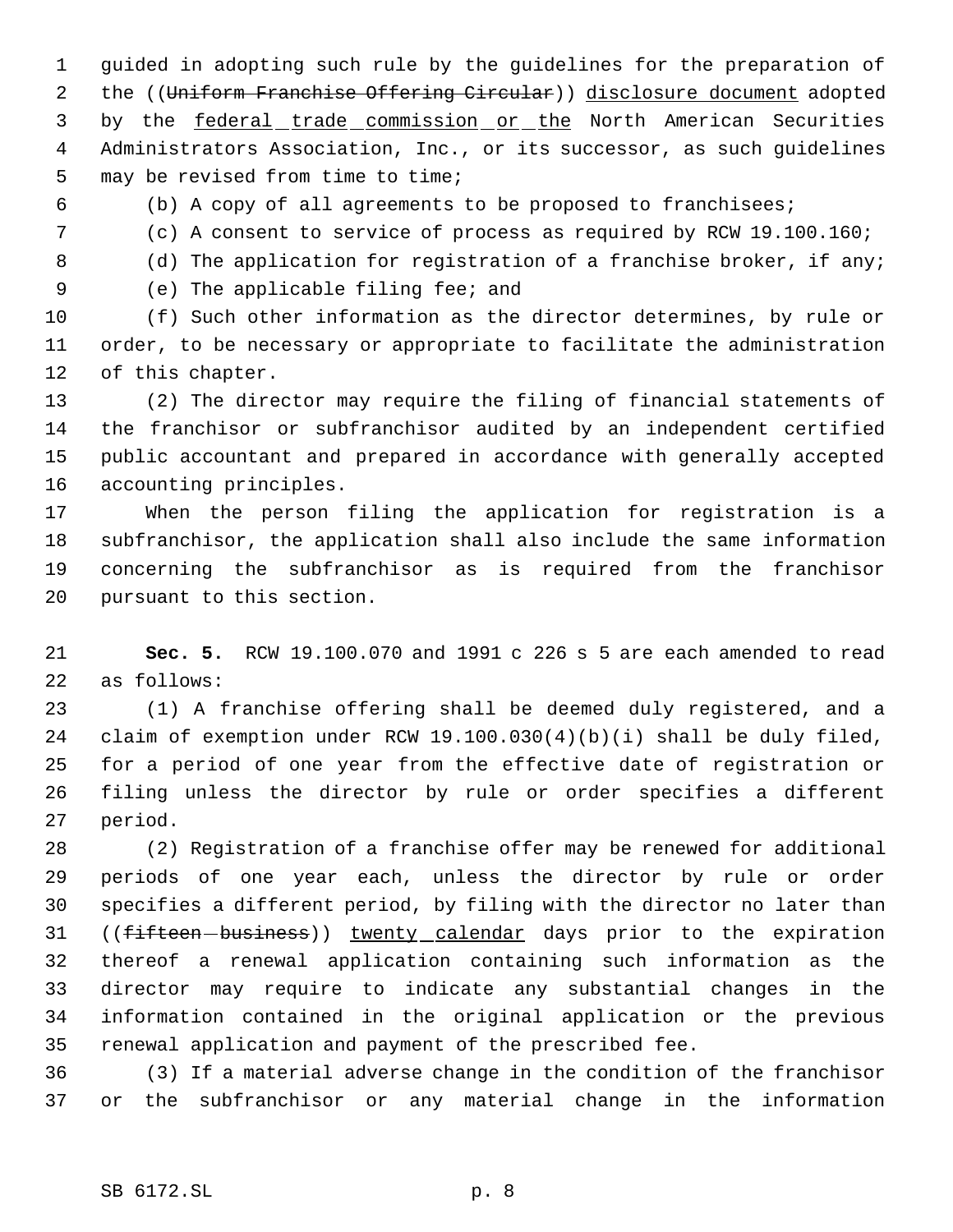1 contained in its ((offering circular)) disclosure document should occur the franchisor or subfranchisor shall so amend the registration on file with the director as soon as reasonably possible and in any case, before the further sale of any franchise.

 5 **Sec. 6.** RCW 19.100.080 and 1991 c 226 s 6 are each amended to read 6 as follows:

 7 (1) It is unlawful for any person to sell a franchise that is 8 registered or required to be registered under this chapter without 9 first ((delivering)) furnishing to the ((offeree)) prospective 10 franchisee a copy of the franchisor's current disclosure document, as 11 described in RCW 19.100.040 and 19.100.070, at least ((ten business)) 12 fourteen calendar days prior to the execution by the ((offeree)) 13 prospective franchisee of any binding franchise or other agreement, or 14 at least ((ten business)) fourteen calendar days ((prior to the receipt 15 of any consideration, whichever occurs first, a copy of the offering 16 circular required under RCW 19.100.040, with any addition or amendment 17 to the offering circular required by RCW 19.100.070, together with a 18 copy of the proposed agreements relating to the sale of the franchise)) 19 before the prospective franchisee signs a binding agreement with, or 20 makes any payment to, the franchisor or an affiliate in connection with 21 the proposed franchise sale.

22 (2) It is unlawful for any franchisor to alter unilaterally and 23 materially the terms and conditions of the basic franchise agreement or 24 any related agreements attached to the disclosure document without 25 furnishing the prospective franchisee with a copy of each revised 26 agreement at least seven calendar days before the prospective 27 franchisee signs the revised agreement. Changes to an agreement that 28 arise out of negotiations initiated by the prospective franchisee do 29 not trigger this seven calendar day period.

30 **Sec. 7.** RCW 19.100.090 and 1971 ex.s. c 252 s 9 are each amended 31 to read as follows:

 (1) Neither (a) the fact that application for registration under this law has been filed nor (b) the fact that such registration has become effective constitutes a finding by the director that any document filed under this law is true, complete, or not misleading. Neither any such fact or the fact that an exemption is available for a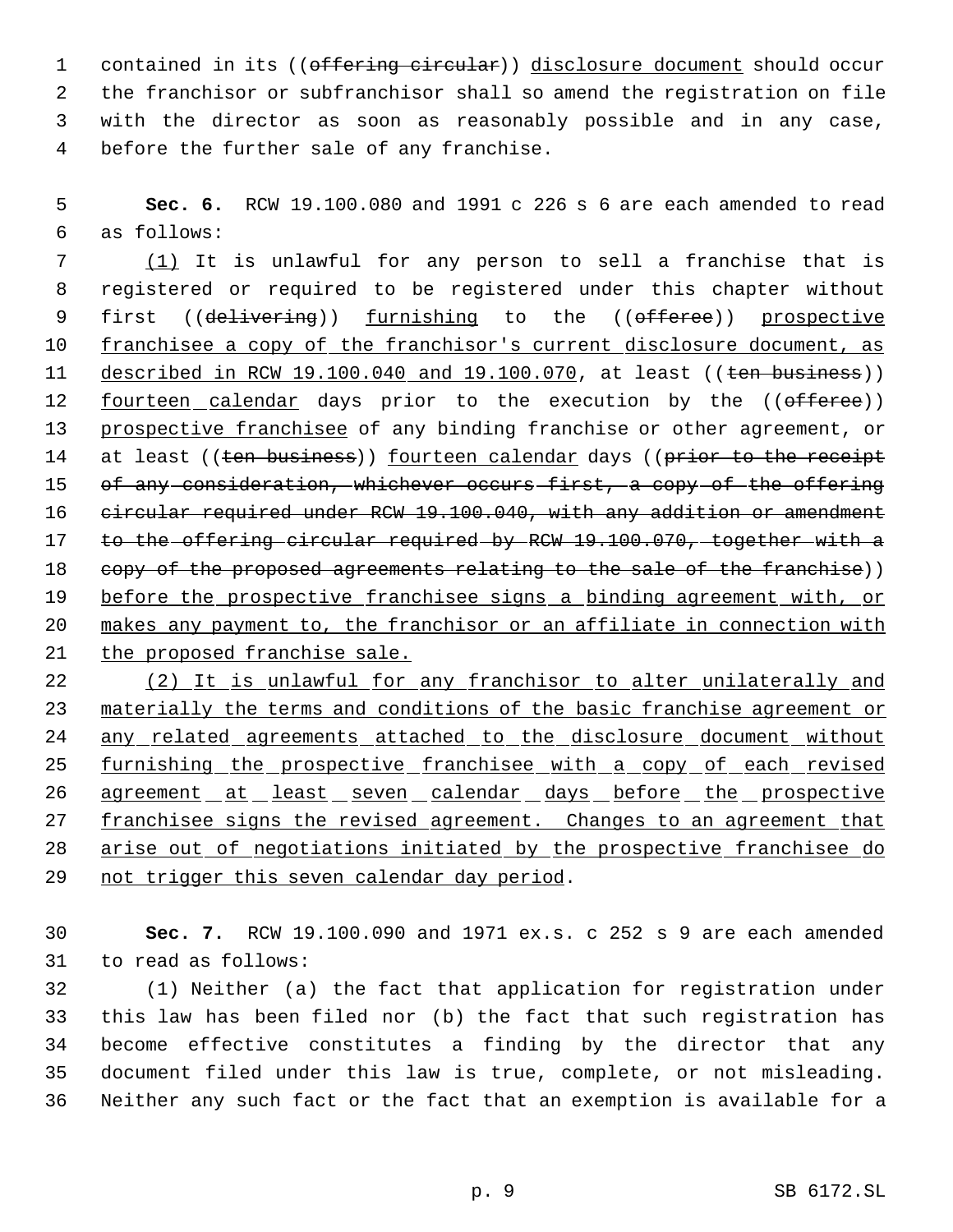transaction means that the director has passed in any way on the merit or qualifications of or recommended or given approval to any person, franchise, or transaction.

 (2) It is unlawful to make or cause to be made to any prospective 5 ((purchaser or offeree)) franchisee any representation inconsistent with this section.

 **Sec. 8.** RCW 19.100.184 and 1991 c 226 s 12 are each amended to read as follows:

 This chapter does not preclude negotiation of the terms and conditions of a franchise at the initiative of the franchisee, provided that such negotiated terms and conditions do not violate any provision of this chapter. After the initial offer to a franchisee using the 13 ((offering circular)) disclosure document required by RCW 19.100.030, 19.100.040, or 19.100.070 a franchisor need not provide an amended 15 ((offering circular)) disclosure document to that franchisee by reason of a change in the terms and conditions of a franchise being negotiated at the initiative of that franchisee or amend the registration by reason of such change.

 **Sec. 9.** RCW 19.100.130 and 2011 c 336 s 560 are each amended to read as follows:

 Upon the entry of a stop order under any part of RCW 19.100.120, the director shall promptly notify the applicant that the order has been entered and that the reasons therefor and that within fifteen days after receipt of a written request, the matter will be set down for 25 hearing. If no hearing is requested within  $($  ( $f$ ifteen)) twenty calendar days and none is ordered by the director, the director shall enter his or her written findings of fact and conclusions of law and the order will remain in effect until it is modified or vacated by the director. If a hearing is requested or ordered, the director after notice of an opportunity for hearings to the issuer and to the applicant or registrant shall enter his or her written findings of fact and conclusions of law and may modify or vacate the order. The director may modify or vacate a stop order if he or she finds that the conditions which prompted his or her entry have changed or that it is otherwise in the public interest to do so.